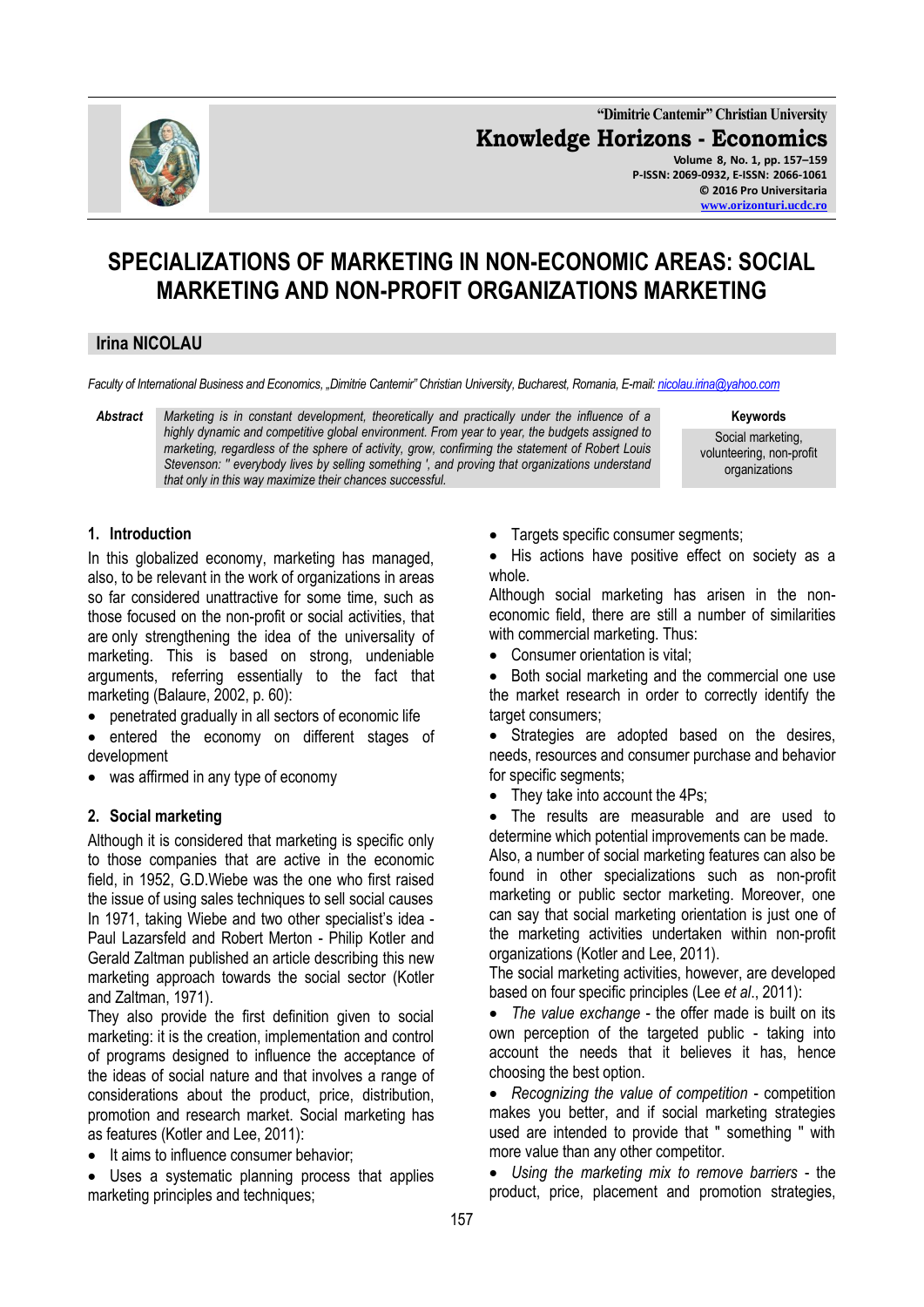aimed at reducing the barriers that stand in the way of consumer behavior that is consistent with social norms and desires.

 *Sustainability* - arises from the constant monitoring of ongoing social programs adjusting them in line with changes occurring in the environment or in the the target population.

In addition to the classic marketing mix, when we talk about one can speak of social marketing 4P yet, perhaps as important: the public, partnership, policy and purse strings funds used in the application of social marketing policies.

### **3. Non-profit marketing**

Today, more organizations active in the social sector began to adopt specific techniques in order to make work more efficient and maximize results. Thus, it raised a new problem related to the fact that social marketing should be specific only for non-profit companies, not income generating activities.

Lately, however, it was found that more organizations carry out such activities that are practiced, but for the self-declared financial support of social causes. Itoutlined this way, the existence of other form of marketing - the non-profit organizations marketing.

Nonprofit companies are found in several areas of the economy (see figure 1), and addresses the different needs of society, according to the sector they belong.



*Figure 1*. The area of origin of non-profit organizations Source: (Sargeant, 2009)

In a developed economy, private sector organizations, cover the majority of consumer needs, based on the existing demand. However, there are times where, for different causes - periods after wars or the recession, for example - the private sector cannot meet all the needs of the society members and this is when the public sector intervenes, the Government and relevant institutions to provide support programs for people affected by the changes taking place in the market (Nicolau, 2013).

Public sector organizations are created and funded by the state and, in addition to the activity of supporting people in difficult situations, have the role to provide a range of services strictly required for the development of society as a whole, such as health services or education.

The third sector, the tertiary one, is intended to provide those services and to support those needs that the other two sectors were not able to cover. Is important to keep in mind that the name "third sector" does not refer to the service sector companies in this area, but to volunteering (Nicolau, 2014).

Funding in this case is done with private funds and the emphasis is on the responsibility that we all have to help those members of society who are in difficult situations. This sector is experiencing a significant development especially in the USA where volunteering is a real belief in the life of every citizen. Typically, organizations in this sector are very small in size, with few employees (volunteers) and addresses the specific needs, they are trying to solve punctual, they are not influenced by the political nor the economic one.

Marketing of the non-profit organizations may be defined, taking into account all these details, as comprising all marketing tactics used by organizations in the field to achieve their goals (Wymer, *et al*., 2006).

The various dimensions of nonprofit marketing are designed based on:

 Planning - the process by which marketers create plans for achieving goals;

• Positioning - usually other non-profit organizations are quite common in society, but most often see themselves put in a position to compete with each other for fundraising; at this time, there are used different marketing techniques to attract people to the cause supported.

• Communication - how the most of your marketing objectives are achieved. Communication is done by employees, volunteers, donors, government, other nonprofit organizations, and, in general, the whole society.

 Attracting resources - resources can take various forms, from money, resources, time, down to giving motivational speech by different public figures.

Nonprofit organizations can be formal or informal. The informal ones have no paid employees, are created on a voluntary basis, for a specific event or project and will dissolve when the purpose for which it was set up has been reached.

Organizations have formal staff (not, however, a prerequisite) and have legal personality. The more the size of a formal organization is larger, the more important is the existence within its structure of a marketing department. Nonprofit marketing functions are:

- Fundraising:
- Attracting volunteers;
- Creating relationships;
- Communication.